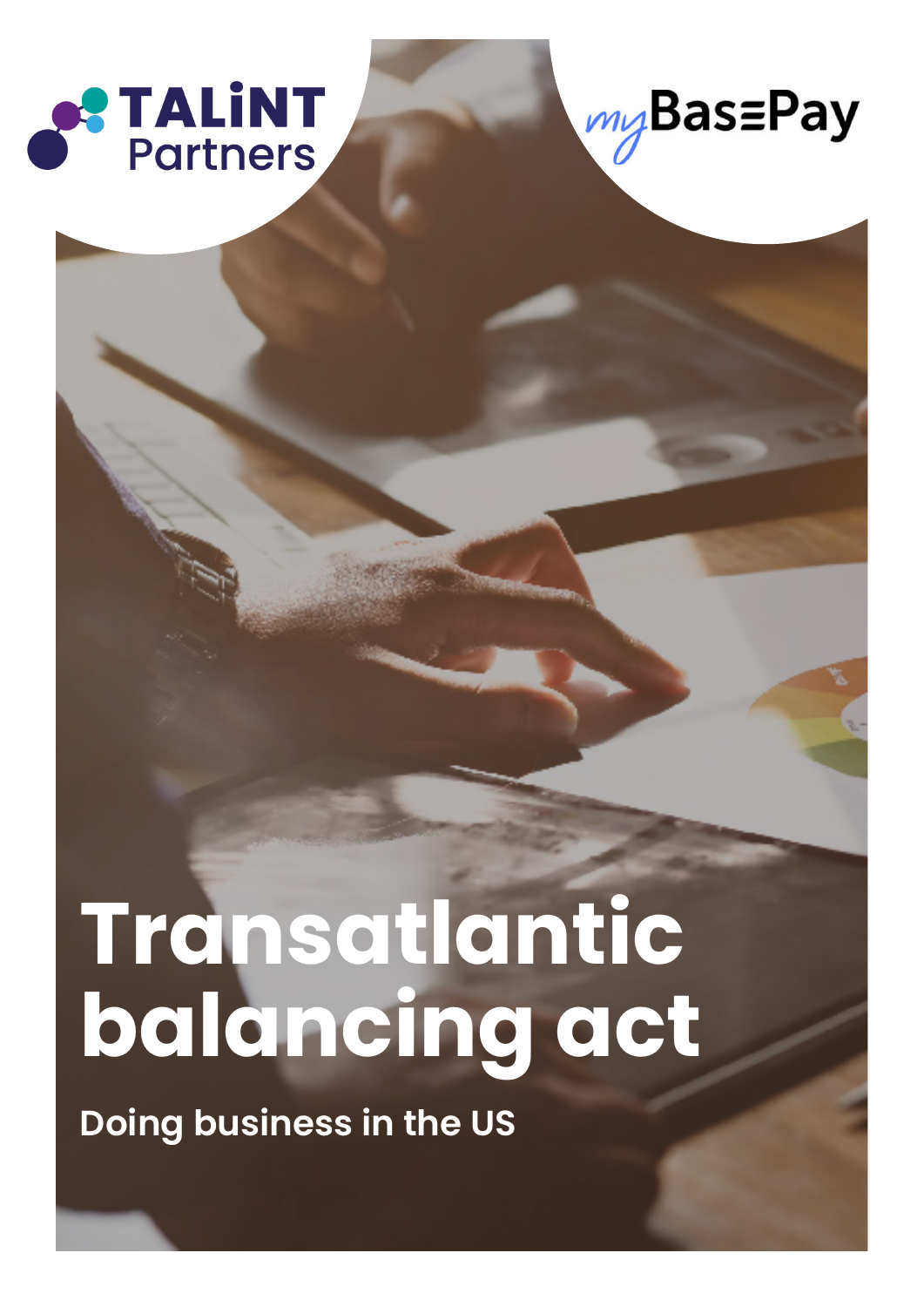# **Transatlantic balancing act**

**On April 6 2022, 14 leaders of fastest growing, and dynamic staffing and solutions firms, along with representatives from TALiNT Partners and MyBasePay, participated in a roundtable discussion focused on emerging opportunities in the US market. The conversation ranged from global economic trends to state employment regulations. So if you're looking for growth in the US, you'll need to balance healthy levels of optimism with an ability to manage complexity.**

Although the potential for staffing firms to expand in the US is positive overall, the war in Ukraine, economic upheaval and a new sense of confidence within the workforce suggest that growth can't be taken for granted anywhere in the world.

The upside is that clients are open to working more collaboratively with staffing firms, according to Pete Taylor, Managing Director, Encore Personnel. "In the past, our relationships with clients were very transactional. Now that the labor market is tight and both wages and turnover are growing, they are more interested in what we have to say and how we solve problems."

# **ECONOMIC OUTLOOK**

The economic forecast is uneven across the United States, Europe and the UK, with obvious implications for international staffing initiatives.

Ken Brotherston, Chief Executive, TALiNT Partners notes, "Economists' prognosis is that Continental Europe is heading toward a deep recession. The UK economy is flattening, but not experiencing as much of an impact, while the United States is currently relatively unaffected and able to power ahead."

At the same time, the latest Manpower Employment Outlook report predicts some flattening of demand for recruitment in the UK in the near future.

Taken together, these trends point to significant near-term potential in the United States. However, caution is warranted.

## **THE STATE OF THE STATES**

"The United States is an enormous market and currently strong, but it needs to be approached with care, caution and commitment," according to Angela Alberty, CBO, MyBasePay. "It is far from homogenous and highly complex. Talent is getting harder to find and clients are open to unconventional means of supply. One in three employees work on a temporary or contingent



**Clare Jones US Features Writer TALiNT Partners**

basis. In the future, half of the US workforce will be in that sector," she noted.

"'Red' states tend to be more employer-friendly while 'blue' states have more employment complexity, including worker rights, compliance and regulations," Alberty adds. "They can be more costly and your team needs to understand details such as how to do a W2 properly."

"The TriState area, Texas and Florida are the fastest growing regions, especially from an IT perspective," Jimenez notes, "Healthcare is explosive. Many who work in NYC don't live there, creating tax complications and administrative headaches that staffing companies can alleviate."

Staffing is highly regulated in the United States, meaning that companies should create a team capable of anticipating and resolving HR, tax and legal issues before they become problems for the enterprise, according to Alberty. "Look at the complexity of compliance – that can put you and your client at risk. Develop your U.S. teams slowly and grow them at a steady pace."

Pete Sheppard, Managing Director, Deverellsmith said, "There is a huge inflation in pay rates. McDonald's is paying \$18 per hour in some markets, making it hard for industry to compete."

Specifically, Brotherston notes, "Employers in all over the US recognize that they are often hiring average talent at premium prices which has an impact on the morale of internal employees."

### **EMPLOYERS RELAXING REQUIREMENTS**

"Employers today are more open to unconventional hiring models and to taking on employees or contractors who may not meet all their initial requirements." Ross Eades, CEO, Red Global notes, "They will go to a 90% fit rather than a 100% fit."

Brotherston points to a dramatic example. "A supermarket client had to hire 4,000 people in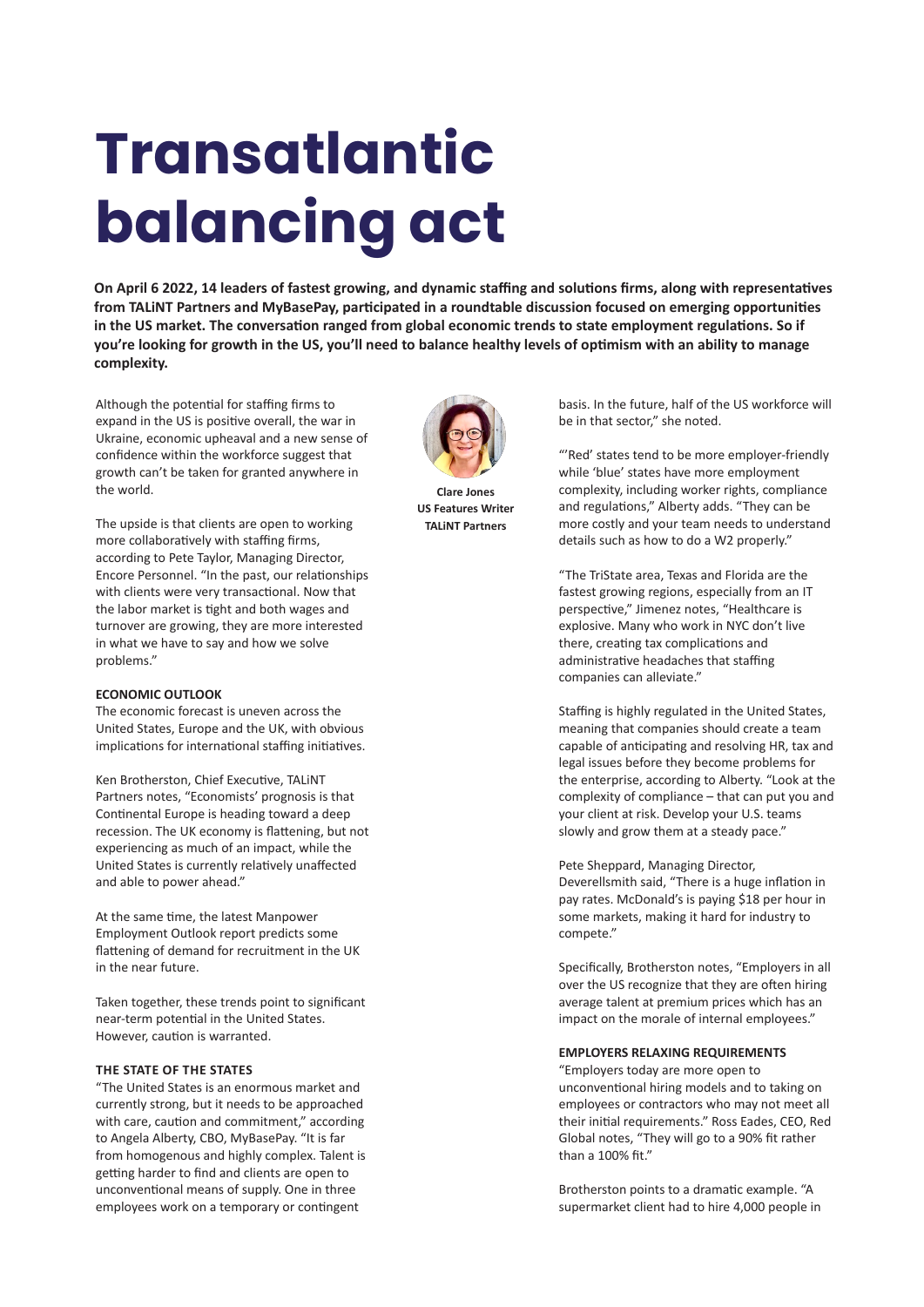

just two weeks. That wouldn't have been possible using the standard process. They gave everyone applied were given at least one shift, a significant number of whom they would have passed over if the situation had been typical. A more open attitude and rapid training for the relatively low-skilled jobs made the approach a gamechanger."

Taylor adds, "An imperfect candidate that can start tomorrow is better than a perfect candidate who may take months to find."

"If you're looking to recruit at scale, US staffing and solutions providers tend to be the most sophisticated market but if a client's hiring needs are complex, UK providers can often be a better choice," according to Brotherston.

"Near shoring" is another important trending to watch. For example, Cesar Jimenez, CEO of MyBasePay explains, "Costa Rica and Columbia are a good cultural fit for businesses in Florida."

## **GROWING CONFIDENCE WITHIN THE WORKFORCE**

"People are now referring to the 'Great Resignation' as the 'Great Reawakening,'" according to Alberty. "Workers are in control. They are more confident and want more flexibility. They are more likely to shop around for the right situation. They are also more likely start their own company.

"There's an enormous amount of attrition. Professionals are getting elaborate benefits," she adds. "However, if the economy softens, we may see more loyalty and retention."

# **WHAT ABOUT REMOTE STRATEGIES?**

The benefits of recruiting, staffing and working remotely can be dramatic. But there are downsides.

On recruiting, Paul Wilson, CEO at Nigel Wright reports, "Although I love face-to-face meetings, we have placed people in more than 15 countries over the past two years. Damascus in the middle of a civil war. Kinshasa during violent unrest. That would

not have been possible with the old model." Jimenez adds, "The industrial worker community may also need a higher touch. They may not use technology as well as professionals."

When it comes to staff, whether remote work improves efficiency and satisfaction depends on the employee and the nature of their work, according to Brendan Flood, CEO at Staffing 360. "Some people work more effectively around people. Companies that close all their offices are not fair to those people who need the office interaction."

Brotherston concurs. "One size does not fit all. You can have two people doing the same job with different views and needs of how much time they want to spend in the office."

Jimenez notes, "Remote can be great, but you are in danger of losing balance. Make sure you have the right KPIs. Consider bringing people in quarterly so they can get to know each other on a different level."

Brotherston argues that employers have not communicated convincingly when trying to get workers back in the office. "Telling employees to return because we bought the real estate doesn't resonate. You have to tell them why they should want to do it. Collaboration, creativity and being part of a group are hugely important. Employers need to articulate that for their organizations."

*"You can provide remote staffing all over the universe, including Planet Zog, but at some point, people benefit from in-person direction."*

Brendan Flood, Chief Executive Officer, Staffing 360